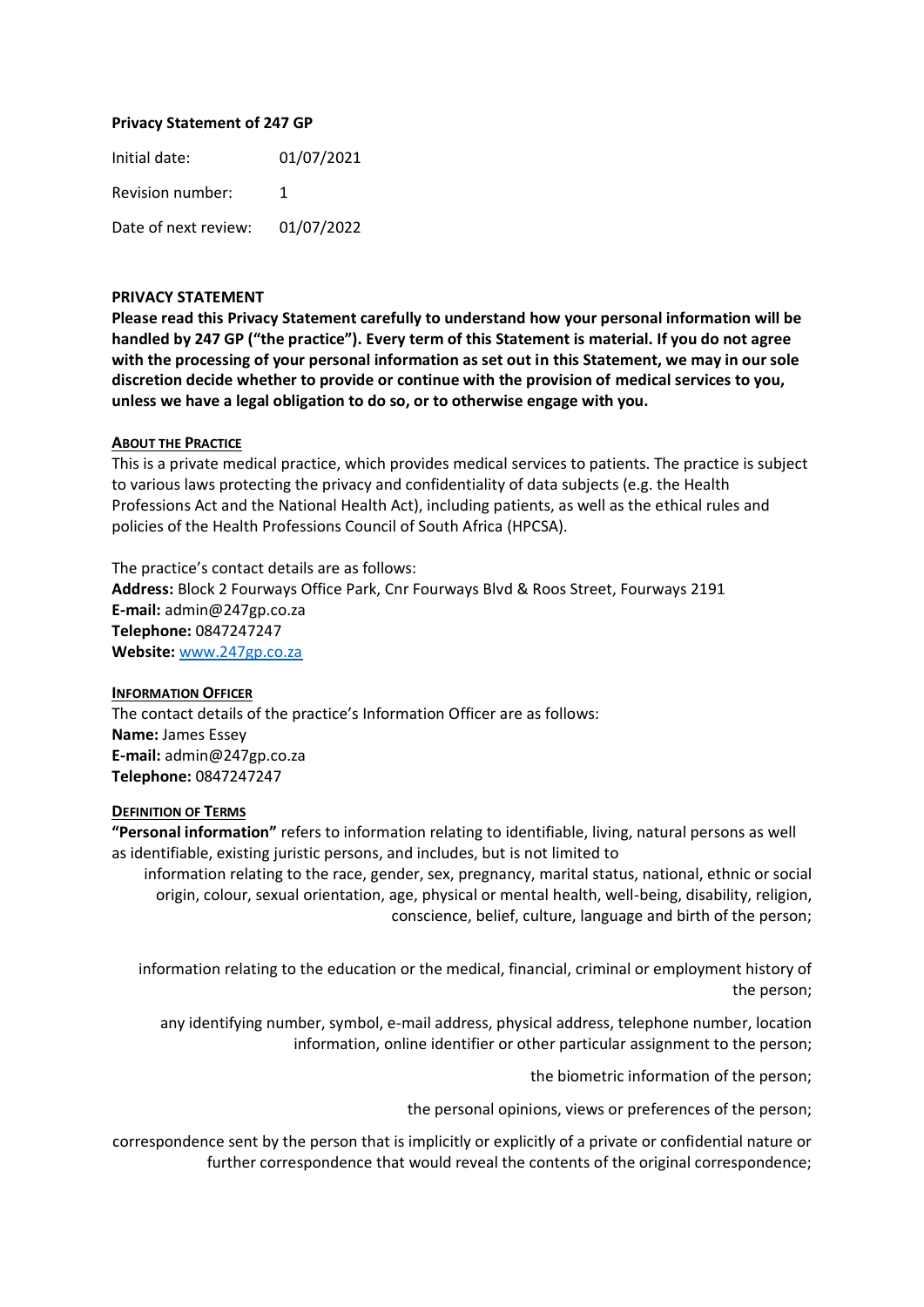the views or opinions of another individual about the person; and

the name of the person if it appears with other personal information relating to the person or if the disclosure of the name itself would reveal information about the person,

and "information" has a similar meaning unless the context requires otherwise.

**"Processing"** refers to any operation or activity or any set of operations, whether or not by automatic means, concerning personal information, including

the collection, receipt, recording, organisation, collation, storage, updating or modification, retrieval, alteration, consultation or use;

dissemination by means of transmission, distribution or making available in any other form; or

merging, linking, as well as restriction, degradation, erasure or destruction of information.

**"POPIA"** means the Protection of Personal Information Act (Act 4 of 2013) and Regulations made in terms thereof.

**"We" / "us"** refers to the practice and the practice owners / partners / directors.

**"You" / "your"** refers to the data subject (i.e. the person or entity) whose personal information is in the possession of or under the control of or processed by the practice.

### **APPLICATION OF THE PRIVACY STATEMENT**

This Privacy Statement applies to personal information that we have in our possession or under our control, and information that we collect or receive from or about you (for example, when you obtain physiotherapy services at the practice and/or submit information via the practice's website). It stipulates, amongst others, how we collect your personal information, the type of information collected, why that information is collected, the circumstances under which that information will be shared with others, the security measures that we have implemented to protect your personal information and your right to obtain access to and correct the information in our possession or under our control.

### **OUR COMMITMENT**

We understand that your personal information is important to you and that you may be anxious about disclosing it. Your privacy and the security of your information are just as important to us and we therefore want to make sure you understand how your information will be processed. We acknowledge that we are required by law to keep your personal information confidential and secure. We are committed to conducting our practice in accordance with the law in order to ensure that the confidentiality of your personal information is protected and maintained. We take this commitment to look after your personal information seriously. We have implemented a number of processes to make sure that your personal information is used in the right way.

#### **PRIVACY PRINCIPLES**

We apply the following principles in order to protect your privacy:

- No more personal information about you than what is necessary is collected;
- Your personal information is only used for the purposes specified in this Privacy Statement, unless you are advised otherwise;
- Your personal information is not kept by us if it is no longer needed; and

• Other than as specified in this Privacy Statement or otherwise agreed with you, we do not share your personal information with third parties.

# **WHEN YOU PROVIDE INFORMATION ABOUT ANOTHER INDIVIDUAL / ENTITY**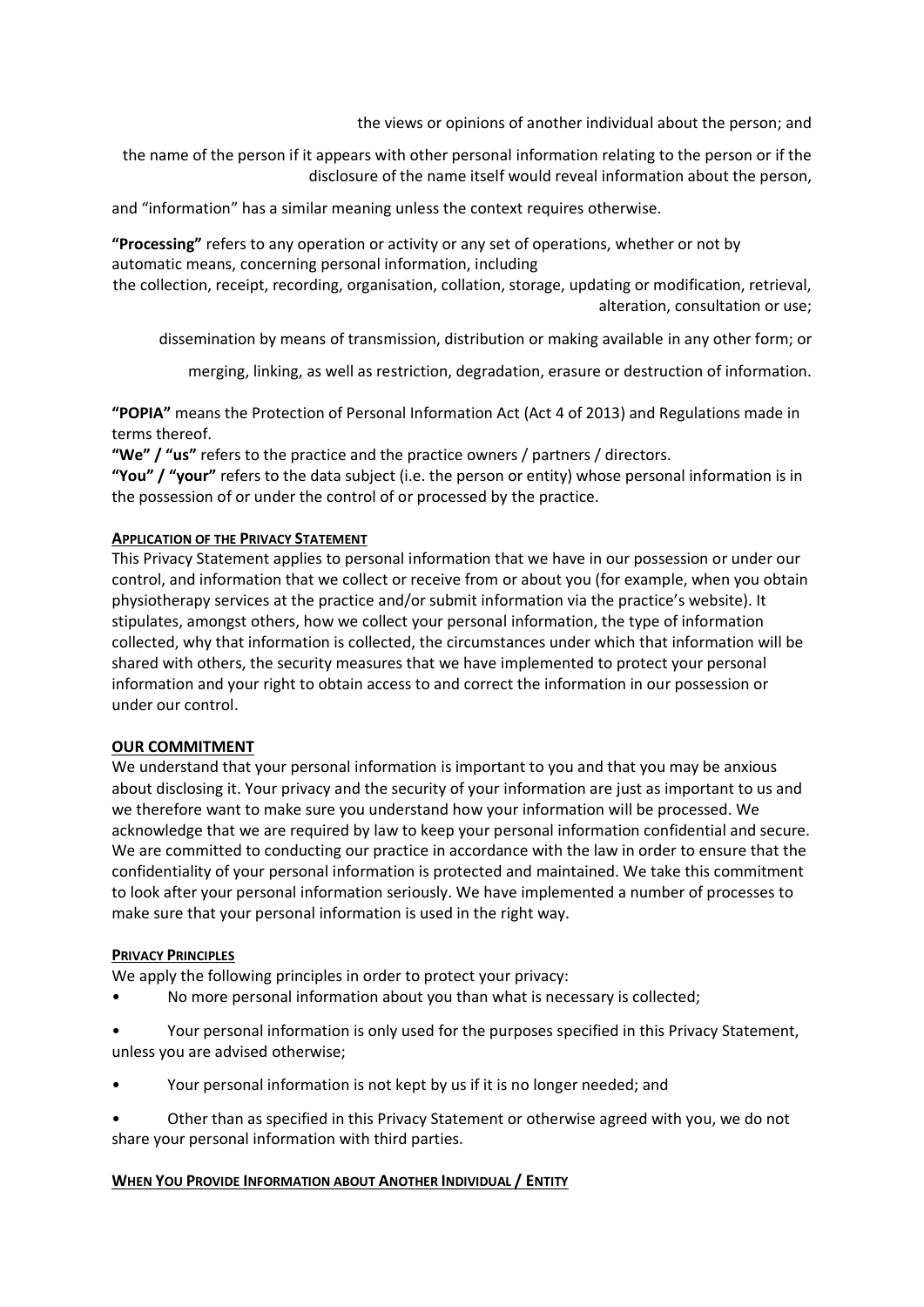You must make sure that if you provide personal information about any individual or entity to us, you may lawfully do so (e.g. with their consent). We will accept that you are acting lawfully. You should make sure that they are familiar with this Privacy Statement and understand how we will use and disclose their information.

# **COLLECTION OF YOUR PERSONAL INFORMATION**

We obtain personal information directly from you when you become a patient or an employee, when you log onto our website or when you provide information to us. Information may also be collected from other sources, depending on the circumstances, such as your next-of-kin, another health care practitioner involved in your care, the hospital / facility admission form, a credit bureau, a public record or when you make information publicly available. The information that we request from you is necessary to provide you with physiotherapy services or to manage the employment or other relationship. Information is generally collected for the purposes as set out below.

# **PROCESSING AND DISCLOSURE OF PATIENTS' PERSONAL INFORMATION**

There are various laws that permit the processing of your personal information such as the National Health Act, the Health Professions Act and POPIA. We will only process, which includes collect, use, store or disclose, your personal information in accordance with the law or otherwise with your consent and will always strive to keep your information confidential, whether you supply it directly to us or whether it is collected lawfully from other sources.

We generally collect and process the following personal information about patients and retain it as part of our records:

- Name, identity number, date of birth, age, contact details, address and gender;
- Name and contact details of next-of-kin;
- Health status and disability;
- Funder (e.g. medical scheme) information;
- Medical services provided;
- Reports from special investigations such as radiology reports and pathology results;
- Account and payment details; and
- Patient documentation, including consent forms, invoices, photos, videos and correspondence.

When you become a patient of the practice, we will use your personal information as follows:

• to provide you with appropriate care;

• to communicate with you in respect of your care, including reminding you of appointments and collecting payments for services rendered;

• for administrative purposes, including preparing invoices and collecting payment for services rendered;

- to refer you to other practitioners;
- to report to referring practitioners;
- for participation in clinical trials;
- record-keeping;
- for historical, statistical and research purposes;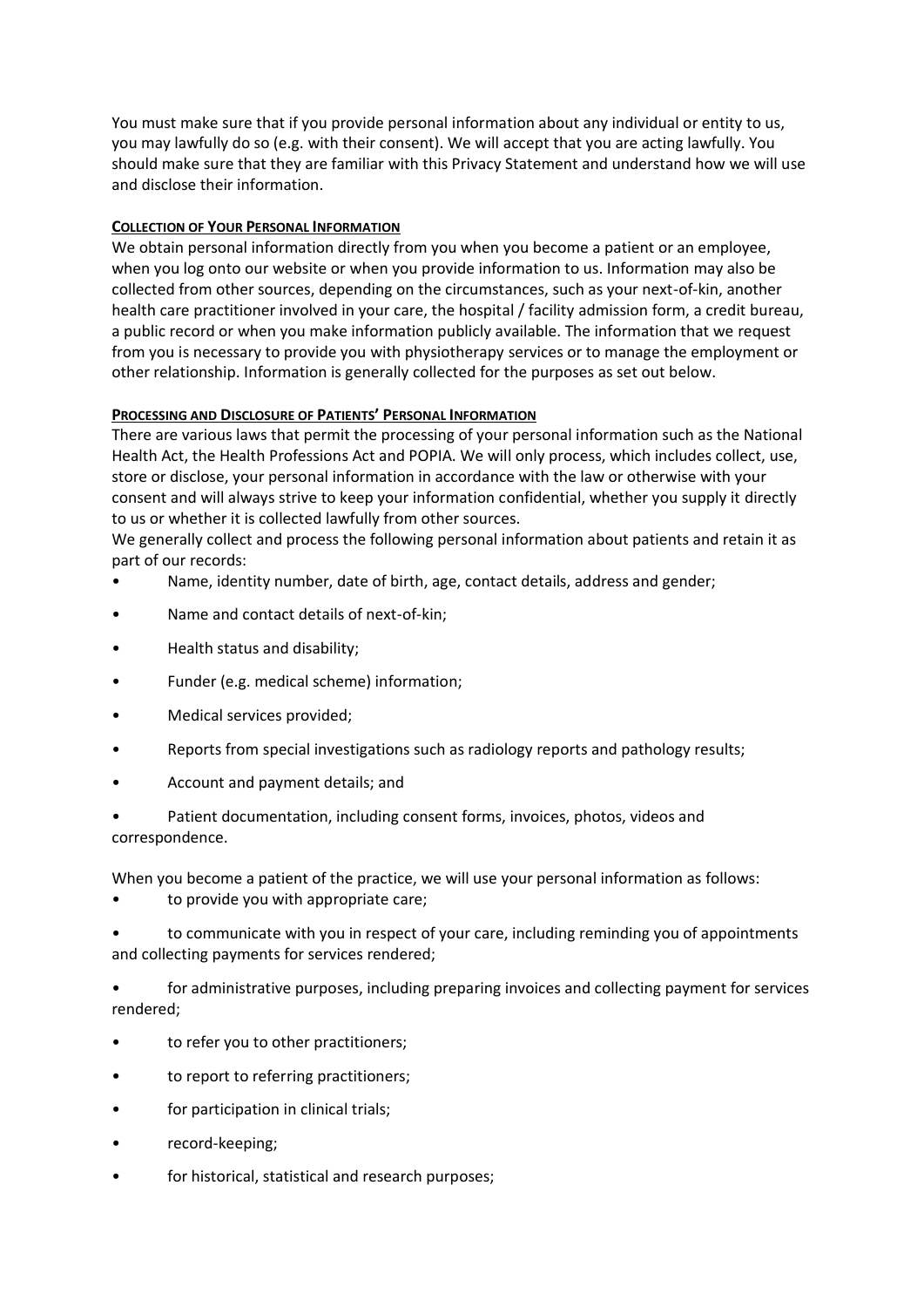- as proof;
- for enforcement of the practice's rights;
- for any other lawful purpose related to the activities of a private physiotherapy practice; and/or
- as may be requested or authorised by you.

We do not use your personal information for commercial purposes.

Depending on the circumstances, your personal information will be disclosed to the following persons and entities:

- relevant treating practitioners to ensure appropriate care;
- next-of-kin (if it is necessary in the circumstances);

• your funder (such as your medical scheme upon its request, for example, to allocate benefits);

- your insurance company (upon your request);
- bodies performing peer review of our practitioners / clinical practice audits;

• our professional advisers as well as employees and service providers who assist us to provide the services and who perform functions related to the administration of the practice, subject to confidentiality agreements;

- debt collectors and credit bureaus, if your accounts are outstanding;
- public and private bodies (such as regulators), as may be required in terms of the law;
- law enforcement structures, including courts and tribunals;
- as required or permitted by law, including to comply with any legal obligation or to protect the rights, property or safety of our business, employees, patients, the public or others; and
- a purchaser of the practice, if applicable.

# **PROCESSING OF PERSONAL INFORMATION OF DATA SUBJECTS (OTHER THAN PATIENTS)**

There are various laws that permit the processing of your personal information such as labour laws and POPIA. We will only process, which includes collect, use, store or disclose, your personal information in accordance with the law or otherwise with your consent and will always strive to keep your information confidential, whether you supply it directly to us or whether it is collected lawfully from other sources.

We generally process the following personal information about you, as may be applicable in the circumstances, and retain it as part of our records:

# **Health care practitioners and employees:**

Name, identity number, date of birth, age, contact details, address, HPCSA number, position or role in the practice, nationality, gender, race, qualifications, specialisation and interests, curriculum vitae, references and photos;

Membership of the SASP®;

Relevant medical and disability information;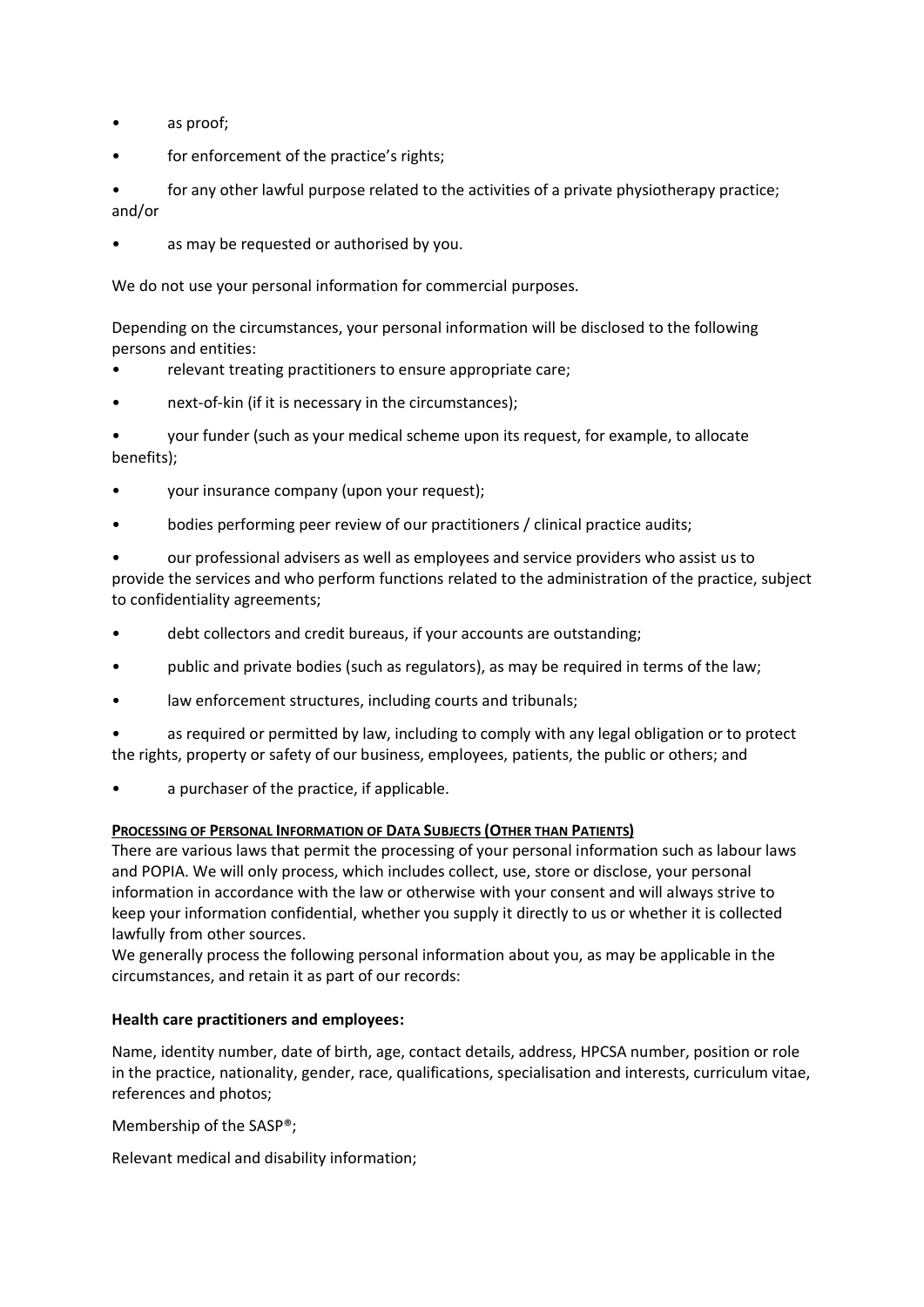Signatures of official signatories of the practice and proof of residence, if required by the bank;

Employment-related information;

Bank details;

Professional indemnity cover information; and

Correspondence.

# **Suppliers, Service Providers, Other Stakeholders in the Health Care Industry, including Public Bodies and Regulators:**

Organisation name and contact details;

Names, titles and contact details of relevant persons and officers;

Black-Economic Empowerment (BEE) status of suppliers;

Agreements and related information;

Invoices;

Official documentation, including newsletters and statements; and

Engagement-related information and correspondence.

Other personal information may be collected and processed, as may be necessary and applicable in the circumstances.

# **PURPOSE OF PROCESSING OF PERSONAL INFORMATION OF DATA SUBJECTS (OTHER THAN PATIENTS)**

We generally process personal information for one or more of the following purposes:

• to conduct and manage the practice in accordance with the law, including the administration of the practice and claiming and collecting payment for services rendered;

- for communication purposes;
- for the maintenance of practice records;
- for employment and related matters of employees and other practitioners;
- for reporting to persons and bodies as required and authorised in terms of the law or by you;
- for historical, statistical and research purposes;
- for proof:
- for enforcement of the practice's rights; and/or
- for any other lawful purpose related to the activities of a private physiotherapy practice.

We do not use your personal information for commercial purposes.

# **DISCLOSURE OF PERSONAL INFORMATION OF DATA SUBJECTS (OTHER THAN PATIENTS)**

Relevant personal information of data subjects (other than patients) will be shared, as may be necessary in the circumstances, with our professional advisers, relevant employees (on a need-toknow basis), our auditors / accountants, regulators, relevant public and private bodies, law enforcement structures and a purchaser of the practice, if applicable. The information will only be shared as permitted in terms of the law or as otherwise agreed to with such a person.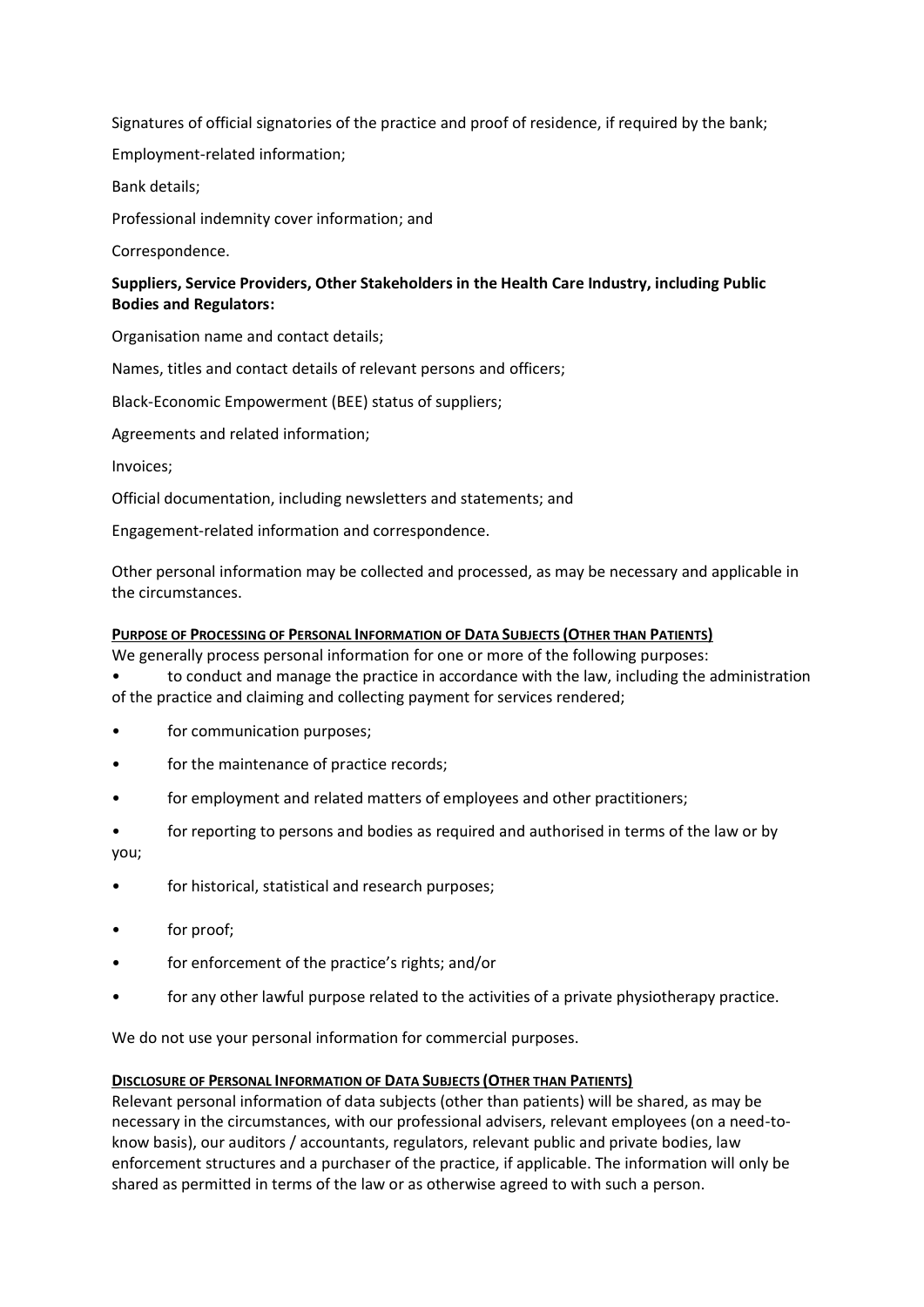### **LINKS TO SOCIAL NETWORKING SERVICES**

We use social networking services such as WhatsApp, LinkedIn, Twitter and Facebook to communicate with the public about our services. When you communicate with us through these services, the relevant social networking service may collect your personal information for its own purposes. These services have their own privacy policies, which are independent of this Privacy Statement.

# **CONSENT**

If you provide consent to us to process your personal information, you may withdraw your consent at any time. This does not affect the processing of personal information that has already occurred. If you withdraw your consent, your personal information will only be processed as provided for in the law, and, if the circumstances make it reasonable and lawful for us to do so, we may terminate our relationship with you.

### **OBJECTION TO PROCESSING**

In certain instances, you may object to the processing of your personal information, if it is reasonable to do so, unless we may do so in terms of the law. This must occur on the form prescribed by POPIA. This does not affect personal information already processed. If you object and we agree with your objection, your personal information will only be processed as provided for in the law. If you exercise this right and, if the circumstances make it reasonable and lawful for us to do so, we may terminate our relationship with you.

# **RECORD-KEEPING**

We maintain records of your personal information for as long as it is necessary for lawful purposes in accordance with the law, including to fulfil your requests, provide services to you, comply with legal obligations, resolve disputes, enforce agreements and as proof. These records may be held in electronic format. We may also retain your personal information for historical, statistical and research purposes, subject to the provisions of the law.

# **SENDING INFORMATION ACROSS THE BORDERS OF THE REPUBLIC OF SOUTH AFRICA**

We process and store your information in records within the Republic South Africa, including in 'clouds', which comply legal requirements to ensure the protection of your privacy. If we must provide your personal information to any third party in another country, we will obtain your prior consent unless such information may be lawfully provided to that third party.

# **SECURITY OF YOUR PERSONAL INFORMATION**

We are committed to ensuring the security of your personal information in order to protect it from unauthorised processing and access as well as loss, damage or unauthorised destruction. There are also inherent risks in the electronic transfer and storage of personal information. We have implemented and continually review and update our information protection measures to ensure the security, integrity, and confidentiality of your information in accordance with industry best practices. These measures include the physical securing of the offices where information is held, the locking of cabinets with physical records, password control to access electronic records, which passwords are regularly changed, off-site data back-ups and stringent policies in respect of electronic record storage and dissemination. In addition, only those employees and service providers that require access to your information to discharge their functions and to render services to us are granted access to your information and only if they have concluded agreements with or provided undertakings regarding the implementation of appropriate security measures, maintaining confidentiality and processing the information only for the agreed purposes.

#### **SECURITY BREACHES**